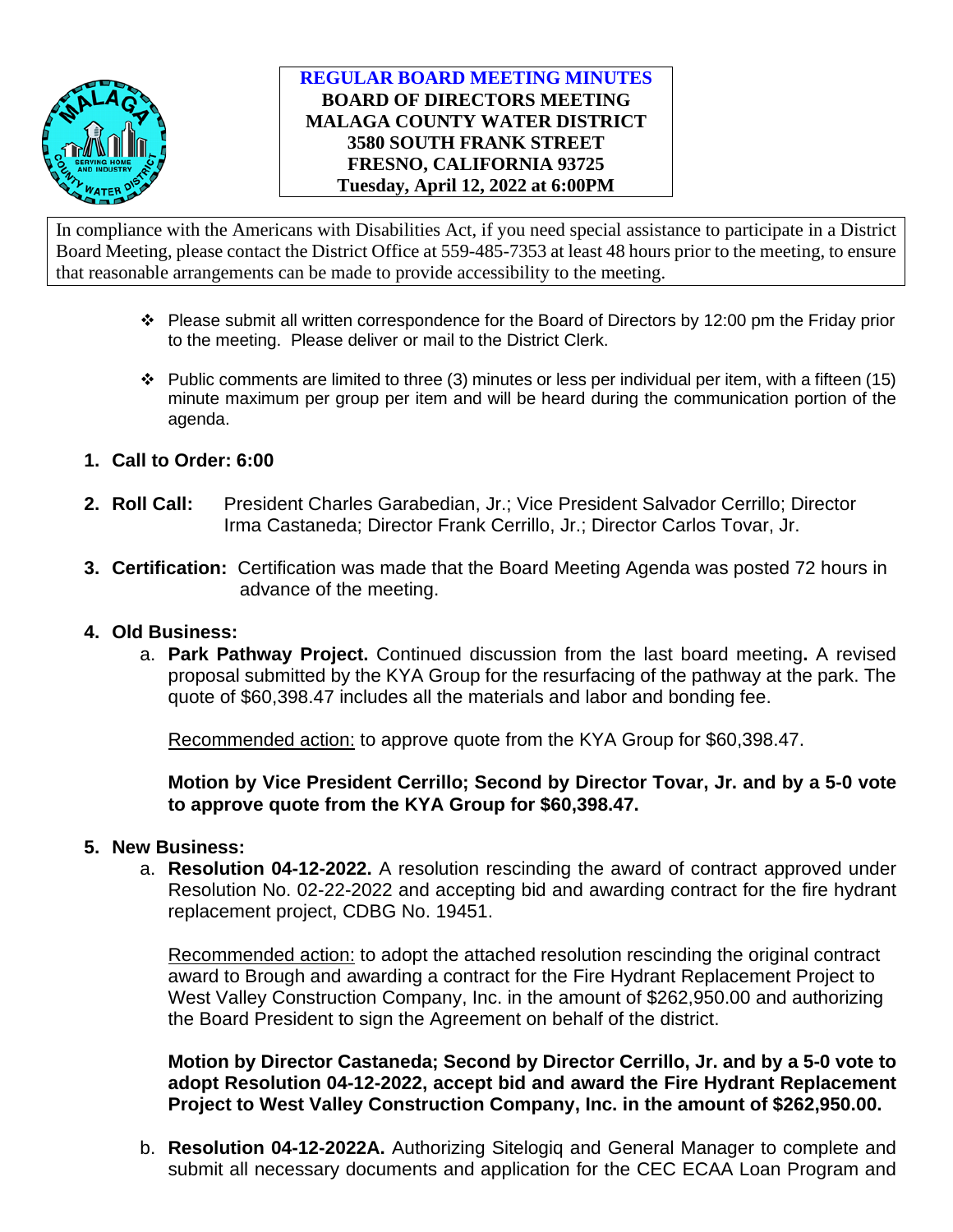finding the activity funded by such loan to be exempt from the California Environmental Quality Act.

Recommended action: to approve resolution 04-12-2022A as presented or amended.

## **Motion by Vice President Cerrillo; Second by Director Castaneda and by a 5-0 vote to approve resolution 04-12-2022A.**

c. **North Wall/Roof Repair Project.** Quote submitted from Advanced Roofing and Raingutters for \$5,640.00 for the repair of the wall and roof on the north side of the community center. This quote is for the supplies, material and labor and includes a warrantee of 5 years for workmanship and materials.

Recommended action: to approve quote from Advanced Roofing and Raingutters for \$5,640.00.

**Motion by Vice President Cerrillo; Second by Director Tovar, Jr. and by a 5-0 vote to approve quote from Advanced Roofing and Raingutters for \$5,640.00.**

d. **Flooring and Wall Base Project.** A quote was submitted by the KYA Group for the installation of new flooring and wall base at the recreation center. The quote for \$101,114.94 includes all materials and labor for the installation of the new flooring, wall bases and re-painting of game lines on volleyball and basketball court of the main room and bonding fee.

Recommended action: to approve quote form KYA Group for \$101,114.94.

## **Item tabled.**

e. **Parking Lot Project.** A quote was submitted by the KYA Group for the renovation of the parking lot at the park. The quote for \$157,997.38 includes all materials and labor and bonding fee.

Recommended action: to approve quote from KYA Group for \$157,997.38.

## **Motion by Vice President Cerrillo; Second by Director Tovar, Jr. and by a 5-0 vote to approve quote from KYA Group for \$157,997.38.**

f. **Picnic Shelter Re-Roof.** Advanced Roofing & Raingutters submitted a three quotes for the picninc shelter re-roofing at the park. Each quote differs in materials. The first quote is for \$21,740.00 using Borga Villa Concrete tile roofing. The second quote is for \$18,920.00 using GAF Timberline reflector roofing. The third quote is for \$23,780.00 using Borga corrugated metal roofing.

Recommended action: to select the best option to repair the picnic shelter.

## **Motion by Director Cerrillo, Jr.; Second by Director Tovar, Jr. and by a 5-0 vote to approve quote for \$23,780.00 using Borga corrugated metal roofing.**

g. **Teen Room Project.** Advanced Roofing and Raingutters submitted a quote for the roof repairs to the teen room at the community center. The quote is for \$12,840.00 for polyglass torch down roofing.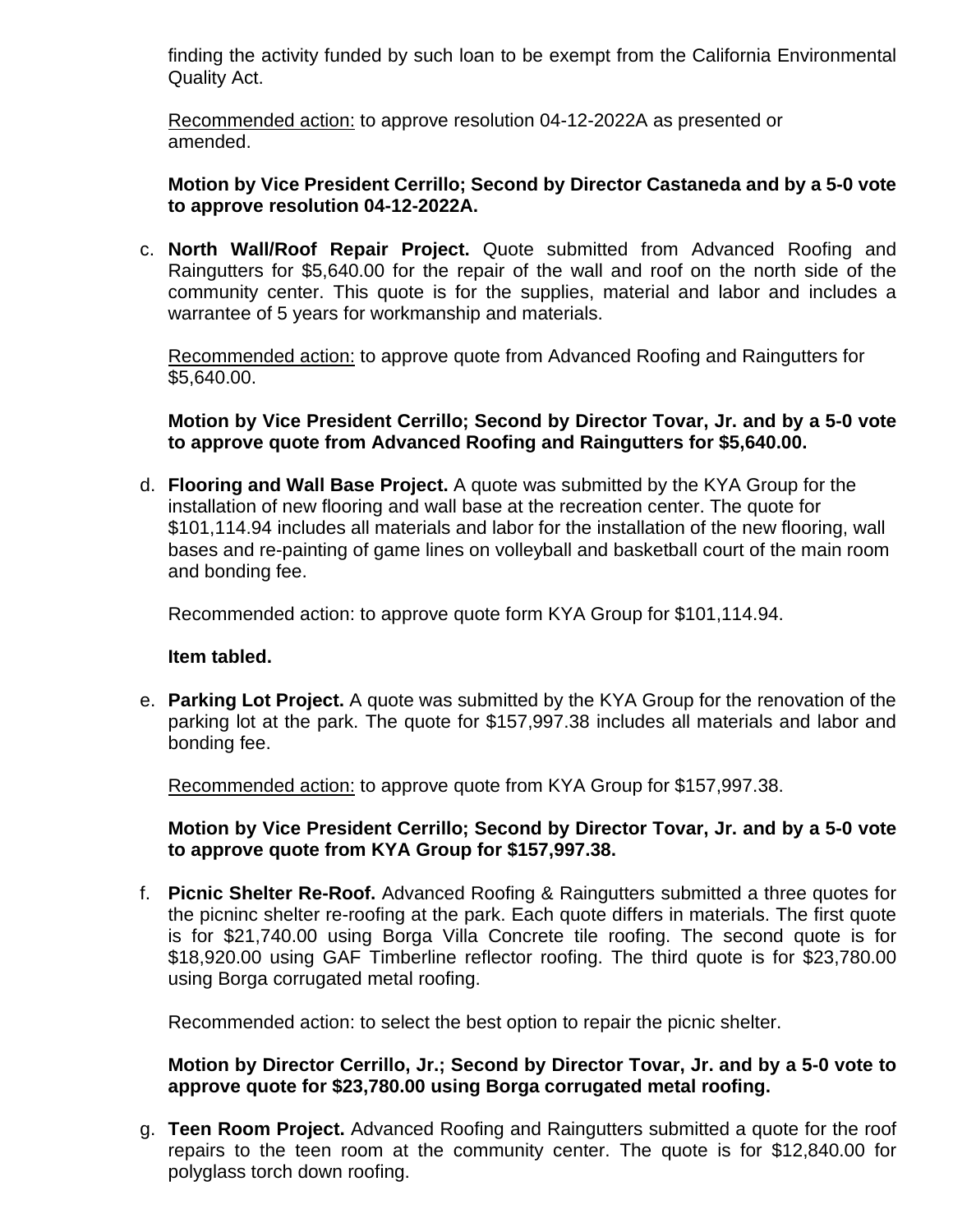Recommended action: to approve quote from Advanced Roofing and Raingutters for \$12,840.00.

**Motion by Director Cerrillo, Jr.; Second by Director Castaneda and by a 5-0 vote to approve quote from Advanced Roofing and Raingutters for \$12,840.00.**

**6. Sherriff Report:** Presented by CSO, Elaine Montoya. **Presentation of crime around the community of Malaga and its surroundings.** 

## **7. Recreation Reports: Discussion about the preparations for the Easter Program.**

### **8. Incorporation Reports:**

a. Draft Infrastructure Master Plan letter is ready to be mailed. For review and comment.

#### **9. Annexations and Developments:**

- a. Grants, Annexations, Developments Tracker.
- b. Will serve letters.

### **10.Engineer Reports:**

- a. District Engineer Report.
- b. CDBG Engineer Report:

#### **11.General Manager's Report:**

- a. Fowler HS Scholarship recipients: Oliden Natalie Hernandez de la O, Morelia Ortiz, Sadia Tovar.
- b. MCWD well and storage tank project funding agreement.

## **12.President's Report:**

## **Motion by Vice President Cerrillo, Second by Director Castaneda and a 5-0 vote to place an agenda item regarding travel reimbursements.**

a. **Travel Expense Policy No. 4095; Amendment.** An amendment of the MCWD policy for per diem meal expenses during travel for official District business based on full days, no partial days. The last update to this policy was on 10-12-2021 which allows for per diem meal allowances as:

| <b>Breakfast</b> | \$25.00 per day  |
|------------------|------------------|
| Lunch            | \$30.00 per day  |
| Dinner           | \$45.00 per day  |
| Total:           | \$100.00 per day |
|                  |                  |

The proposed new per diem meal allowance is:

| <b>Breakfast</b> | \$40.00 per day |
|------------------|-----------------|
| Lunch            | \$50.00 per day |
| Dinner           | \$60.00 per day |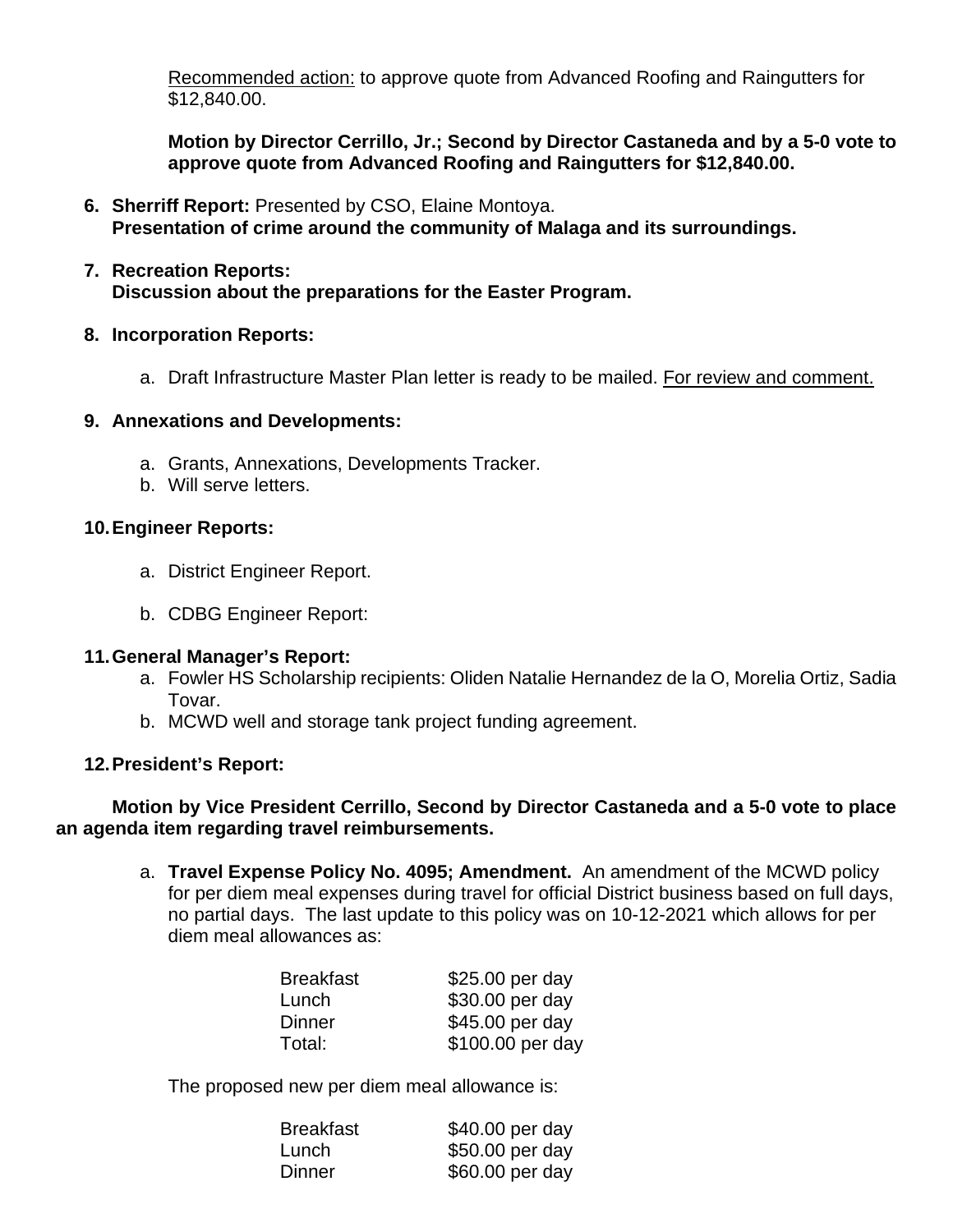Recommended action: To amend Travel Expense Policy No. 4095 as proposed.

**Motion by Vice President Cerrillo; Second by Director Tovar, Jr. and by a 5-0 vote to amend Travel Expense Policy No. 4095.**

**13.Vice President's Report:**

**Vice President Cerrillo directs the General Manager to order portable restrooms in the park for Easter Sunday. He also would like the recreation center to be open on Saturdays to the public when there are no center rentals.** 

- **14.Director's Reports: none for this meeting.**
- **15.Legal Counsel Report: reserved for closed session.**

# **16.Communications:**

- a. Written Communications:
	- 1. Letter of support for Rio Bravo contract extension.

b. Public Comment: *The Public may address the Malaga County Water District Board on item(s) of interest within the jurisdiction of the Board, not appearing on the agenda. The Board will listen to comments presented; however, in compliance with the Brown Act, the Board cannot take action on items that are not on the agenda. The public should address the Board on agenda items at the time they are addressed by the Board. All speakers are requested to wait until recognized by the Board President. All Comments will be limited to three (3) minutes or less per individual/group per item per meeting, with a fifteen (15) minutes maximum.*

- **17.Consent Agenda.** The items listed below in the Consent Agenda are routine in nature and are usually approved by a single vote. Prior to any action by the Board of Directors, any Board member may remove an item from the consent agenda for further discussion. Items removed from the Consent Agenda may be heard immediately following approval of the Consent Agenda or set aside for discussion and action after Regular Business.
	- a. Minutes of the Regular Board Meeting of March 24, 2022.
	- b. Financial Statements and Accounts Payable reports.

Recommended action: To approve the Consent Agenda as presented or amended.

# **Motion by Vice President Cerrillo; Second by Director Tovar, Jr. and by a 5-0 vote to approve the consent agenda as presented.**

# **18.Closed Session: 8:56pm**

- a. Potential Litigation. Government code section 54956.9(d)(2). **Nothing to report.**
- **19.Adjournment:**

**Motion by Director Cerrillo, Jr., Second by Director Castaneda and by a 5-0 vote to adjourn the meeting at 9:05pm.**